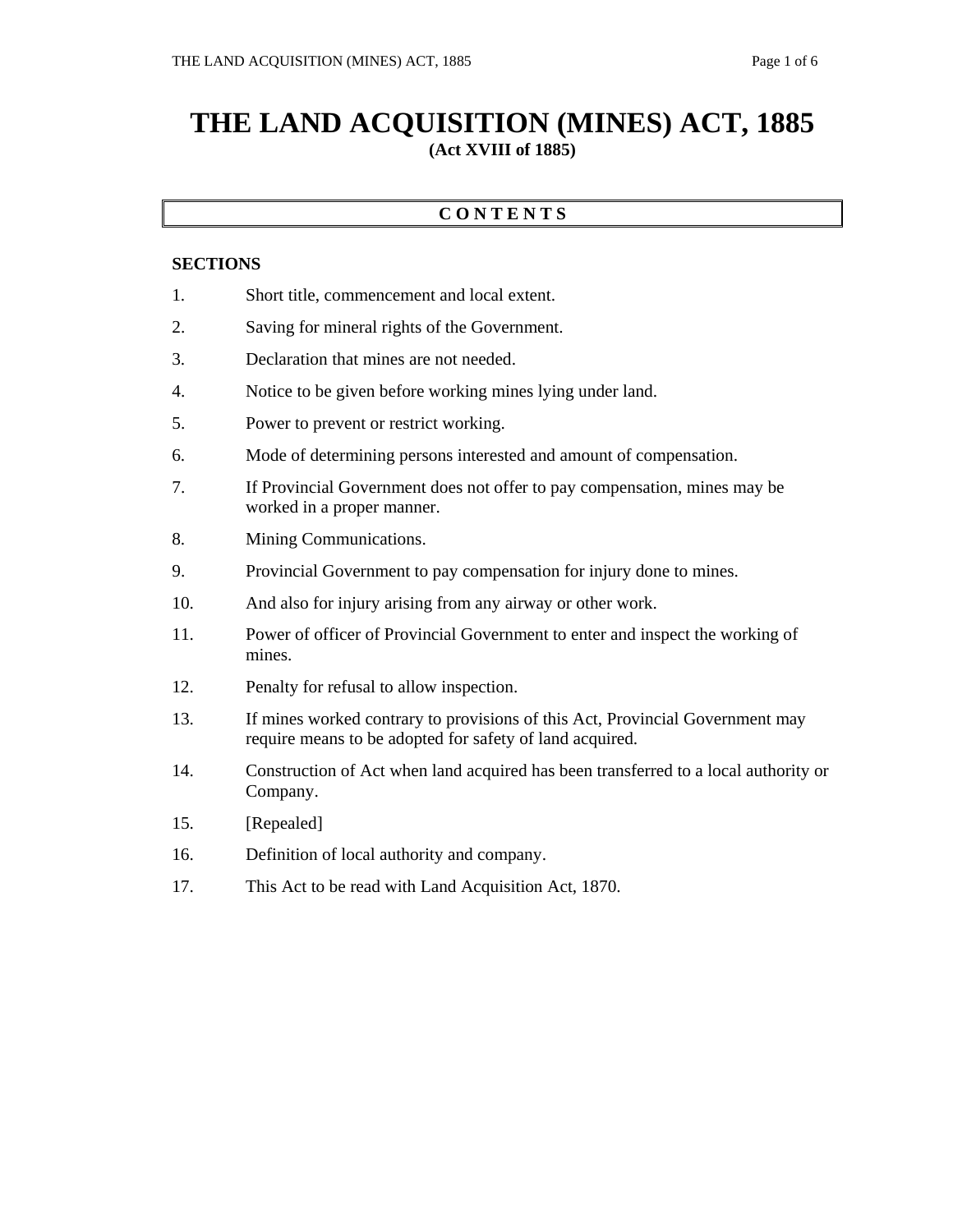## 1 **THE LAND ACQUISITION (MINES) ACT, 1885 (Act XVIII of 1885)**

[16 October 1885]

An Act to provide for cases in which mines or minerals are situate under land which it is desired to acquire under the Land Acquisition Act,  $1870^2$ 

 WHEREAS it is expedient to provide for cases in which mines or minerals are situate under land which it is desired to acquire under the Land Acquisition Act,  $1870^3$ ;

It is hereby enacted as follows:-

**1.** Short title, commencement and local extent.— (1) This Act may be called the Land Acquisition (Mines) Act, 1885; and

(2) It shall come into force at once.

 $(3)$ [It extends in the first instance to  ${}^{5}$ [East Pakistan]]; but <sup>6</sup>[the Provincial Government of  $\frac{7}{2}$ [the Punjab]] may, from time to time, by notification in the Official Gazette, extend this Act to the whole or any specified part of the territories under its administration.

 **2. Saving for mineral rights of the Government.—** Except as expressly provided by this Act, nothing in this Act shall affect the right of  $§$ [the Government] to any mines or minerals.

**3. Declaration that mines are not needed.** (1) When the <sup>9</sup> [Provincial Government] makes a declaration under section 6 of the Land Acquisition Act,  $1870^{10}$ , that land is needed for a public purpose or for a Company, it may, if it thinks fit, insert in the declaration a statement that the mines of coal, iron stone, slate or other minerals lying under the land or any particular portion of the land, except only such parts of the mines or minerals as it may be necessary to dig or carry away or use in the construction of the work for the purpose of which the land is being acquired, are not needed.

 (2) When a statement as aforesaid has not been inserted in the declaration made in respect of any land under section 6 of the Land Acquisition Act,  $1870<sup>11</sup>$ , and the Collector is of opinion that the provision of this Act ought to be applied to the land, he may abstain from tendering compensation under section 11 of the said Land Acquisition Act in respect of the mines, and may—

- (a) when he makes an award under section 14 of that Act insert such a statement in his award;
- (b) when he makes a reference to the Court under section 15 of that Act, insert such a statement in his reference; or
- (c) when he takes possession of the land under section 17 of that Act, publish such a statement in such manner as the  $\frac{12}{2}$ [Provincial Government] may, from time to time, prescribe.

 (3) If any such statement is inserted in the declaration, award or reference, or published as aforesaid, the mines of coal, iron stone, slate or other minerals under the land or portion of the land specified in the statement, except as aforesaid, shall not vest in  $\frac{13}{12}$ [the Government] when the land so vests under the said Act.

 **4. Notice to be given before working mines lying under land.—** If the person for the time being immediately entitled to work or get any mines or minerals lying under any land so acquired is desirous of working or getting the same, he shall give the  $\frac{14}{4}$ [Provincial Government] notice in writing of his intention so to do sixty days before the commencement of working.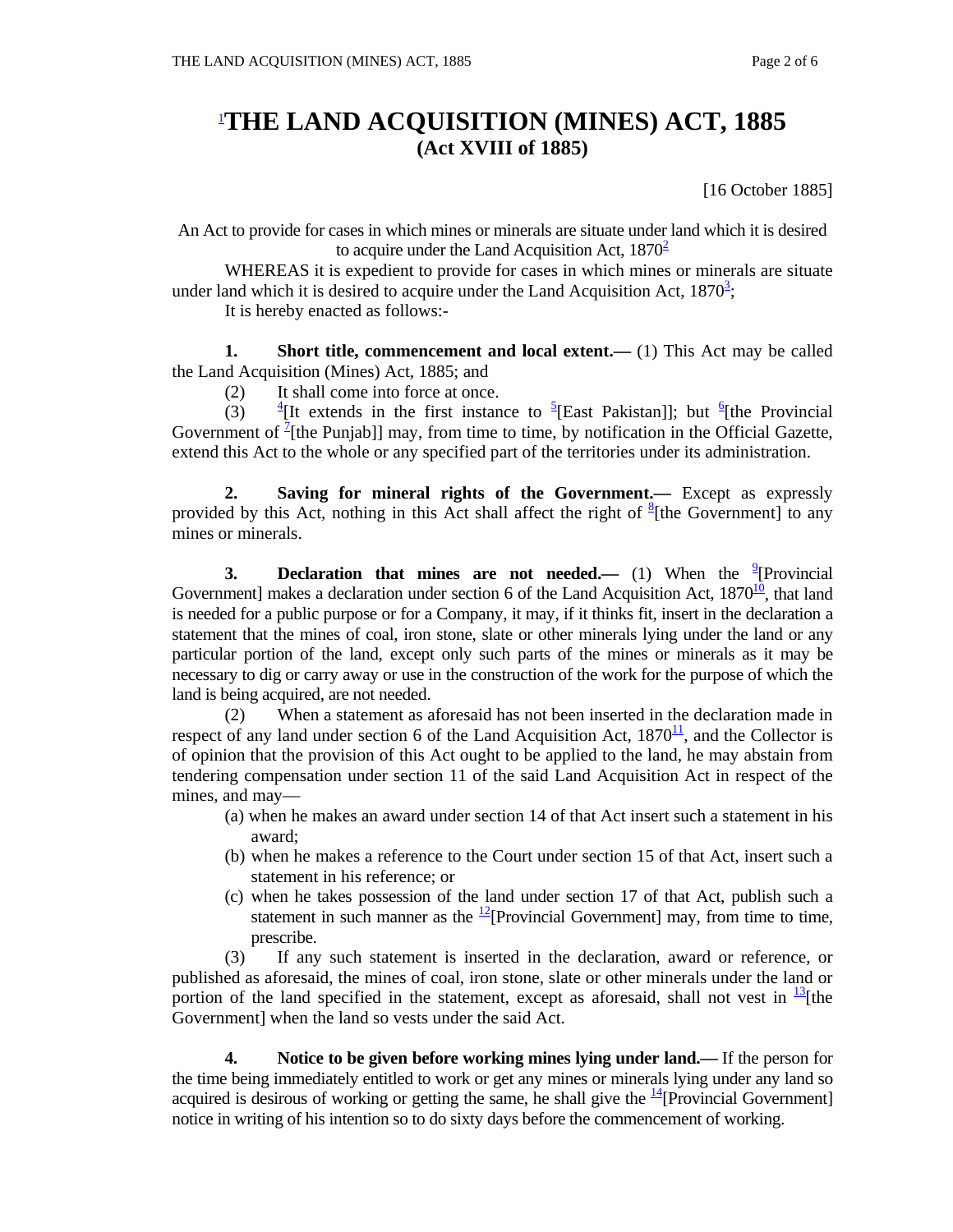**5.** Power to prevent or restrict working.— (1) At any time or times after the receipt of a notice under the last foregoing section and whether before or after the expiration of the said period of sixty days, the  $\frac{15}{2}$ [Provincial Government] may cause the mines or minerals to be inspected by a person appointed by it for the purpose; and

(2) If it appears to the  $\frac{16}{9}$ [Provincial Government] that the working or getting of the mines or minerals, or any part thereof, is likely to cause damage to the surface of the land or any works thereon, the <sup>17</sup>[Provincial Government] may publish  $\frac{18}{8}$ [\* \* \*] a declaration of its willingness, either—

- (a) to pay compensation for the mines or minerals still unworked or ungotten, or that part having an interest in the same; or
- (b) to pay compensation to all such persons in consideration of those mines or minerals, or that part thereof, being worked or gotten in such manner and subject to such restriction as the  $\frac{19}{2}$ [Provincial Government] may in its declaration specify.

(3) If the declaration mentioned in case (a) is made, then those mines or minerals, or that part thereof, shall not thereafter be worked or gotten by any person.

 (4) If the declaration mentioned in case (b) is made, then those mines or minerals, or that part thereof shall not thereafter be worked or gotten by any person save in the manner and subject to the restrictions specified by the  $\frac{20}{2}$ [Provincial Government].

 $\frac{21}{1}(5)$  Every declaration made under this section shall be published in such manner as the  $\frac{22}{2}$ [Provincial Government] may direct].

 **6. Mode of determining persons interested and amount of compensation.—** When the working or getting of any mines or minerals has been prevented or restricted under section 5, the persons interested in those mines or minerals and the amounts of compensation payable to them respectively shall, subject to all necessary modifications, be ascertained in the manner provided by the Land Acquisition Act,  $1870^{23}$ , for ascertaining the persons interested in the land to be acquired under that Act, and the amounts of compensation payable to them, respectively.

 **7. If Provincial Government does not offer to pay compensation, mines may be worked in a proper manner.—** (1) If before the expiration of the said sixty days the  $\frac{24}{4}$ [Provincial] Government] does not publish a declaration as provided in section 5, the owner, lessee or occupier of the mines may, unless and until such a declaration is subsequently made, work the mines or any part thereof in a manner proper and necessary for the beneficial working thereof, and according to the usual manner of working such mines in the local area where the same are situate.

 (2) If any damage or obstruction is caused to the surface of the land or any works thereon by improper working of the mines, the owner, lessee or occupier of the mines shall at once, at his own expense, repair the damage or remove the obstruction, as the case may require.

(3) If the repair or removal is not at once effected, or, if the  $\frac{25}{5}$ [Provincial] Government] so thinks fit, without waiting for the same to be effected by the owner, lessee or occupier, the  $\frac{26}{5}$ [Provincial Government] may execute the same and recover from the owner, lessee or occupier the expense occasioned thereby.

 **8. Mining Communications.—** If the working of any mines is prevented or restricted under section 5, the respective owners, lessees and occupiers of the mines, if their mines extend so as to lie on both sides of the mines the working of which is prevented or restricted, may cut and make such and so many airways, headways, gateways or water-levels through the mines, measures or strata, the working whereof is prevented or restricted, as may be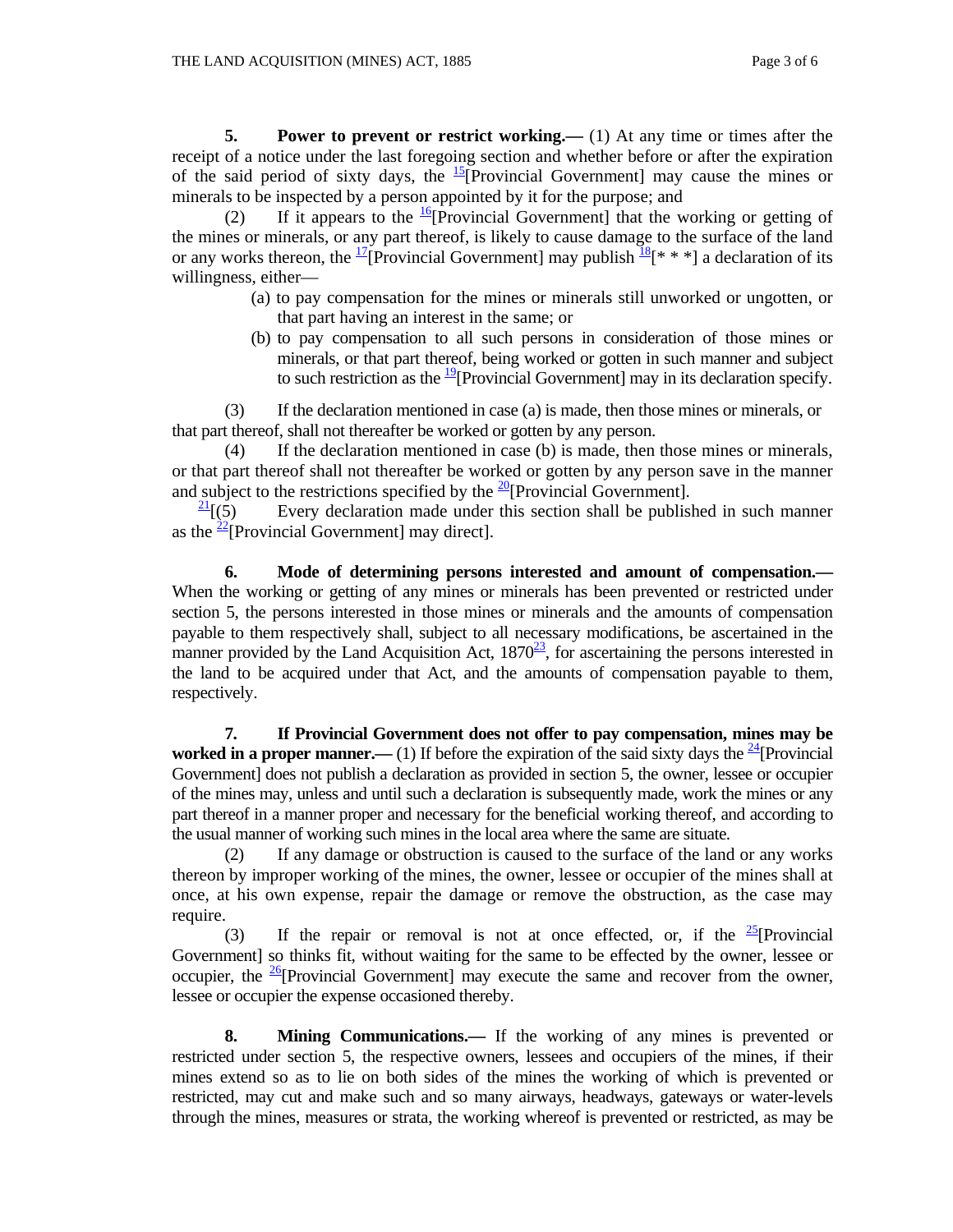requisite to enable them to ventilate, drain and work their said mines; but no such airway, headway, gateway or water-level shall be of greater dimensions or section than may be prescribed by the  $\frac{27}{2}$ [Provincial Government] in this behalf, and, where no dimensions are so prescribed, not greater than eight feet wide and eight feet high, nor shall the same be cut or made upon any part of the surface or works, or so as to injure the same, or to interfere with the use thereof.

 **9. Provincial Government to pay compensation for injury done to mines.—** The  $\frac{28}{8}$ [Provincial Government] shall, from time to time, pay to the owner, lessee or occupier of any such mines extending so as to lie on both sides of the mines, the working of which is prevented or restricted, all such additional expenses and losses as may be incurred by him by reason of the severance of the lands lying over those mines or of the continuous working of those mines being interrupted as aforesaid, or by reason of the same being worked in such manner and under such restrictions as not to prejudice or injure the surface or works, and for any minerals not acquired by the  $\frac{29}{9}$ [Provincial Government] which cannot be obtained by reason of the action taken under the foregoing sections; and if any dispute or question arises between the  $\frac{30}{2}$ [Provincial Government] and the owner, lessee or occupier as aforesaid, touching the amount of those losses or expenses, the same shall be settled as nearly as may be in the manner provided for the settlement of questions touching the amount of compensation payable under the Land Acquisition Act,  $1870<sup>31</sup>$ .

 **10. And also for injury arising from any airway or other work.—** If any loss or damage is sustained by the owner or occupier of the lands lying over any such mines, the working whereof has been so prevented or restricted as aforesaid (and not being the owner, lessee or occupier of those mines), by reason of the making of any such airway or other works as aforesaid, which or any like work it would not have been necessary to make but for the working of the mines having been so prevented or restricted as aforesaid, the  $\frac{32}{2}$ [Provincial] Government] shall pay full compensation to that owner or occupier of the surface lands for the loss or damage so sustained by him.

 **11. Power of officer of Provincial Government to enter and inspect the working of mines.—** For better ascertaining whether any mines lying under land acquired in accordance with the provisions of this Act are being worked, or have been worked, or are likely to be worked so as to damage the land or the works thereon, an officer appointed for this purpose by the  $\frac{33}{2}$ [Provincial government] may after giving twenty-four hours' notice in writing, enter into and return from any such mines or the works connected therewith; and for that purpose the officer so appointed may make use of any apparatus or machinery belonging to the owner, lessee or occupier of the mines, and use all necessary means for discovering the distance from any part of the land acquired to the parts of the mines which have been, are being or are about to be worked.

 **12. Penalty for refusal to allow inspection.—** If any owner, lessee or occupier of any such mines or works refuses to allow any officer appointed by the **<sup>34</sup>**[Provincial Government] for that purpose to enter into and inspect any such mines or works in manner aforesaid, he shall be punished with fine which may extend to two hundred rupees.

 **13. If mines worked contrary to provisions of this Act, Provincial Government may require means to be adopted for safety of land acquired.—** If it appears that any such mines have been worked contrary to the provisions of this Act, the  $\frac{35}{2}$ [Provincial Government] may, if it thinks fit, give notice to the owner, lessee or occupier thereof to construct such works and to adopt such means as may be necessary or proper for making safe the land acquired, and the works thereon, and preventing injury thereto; and if,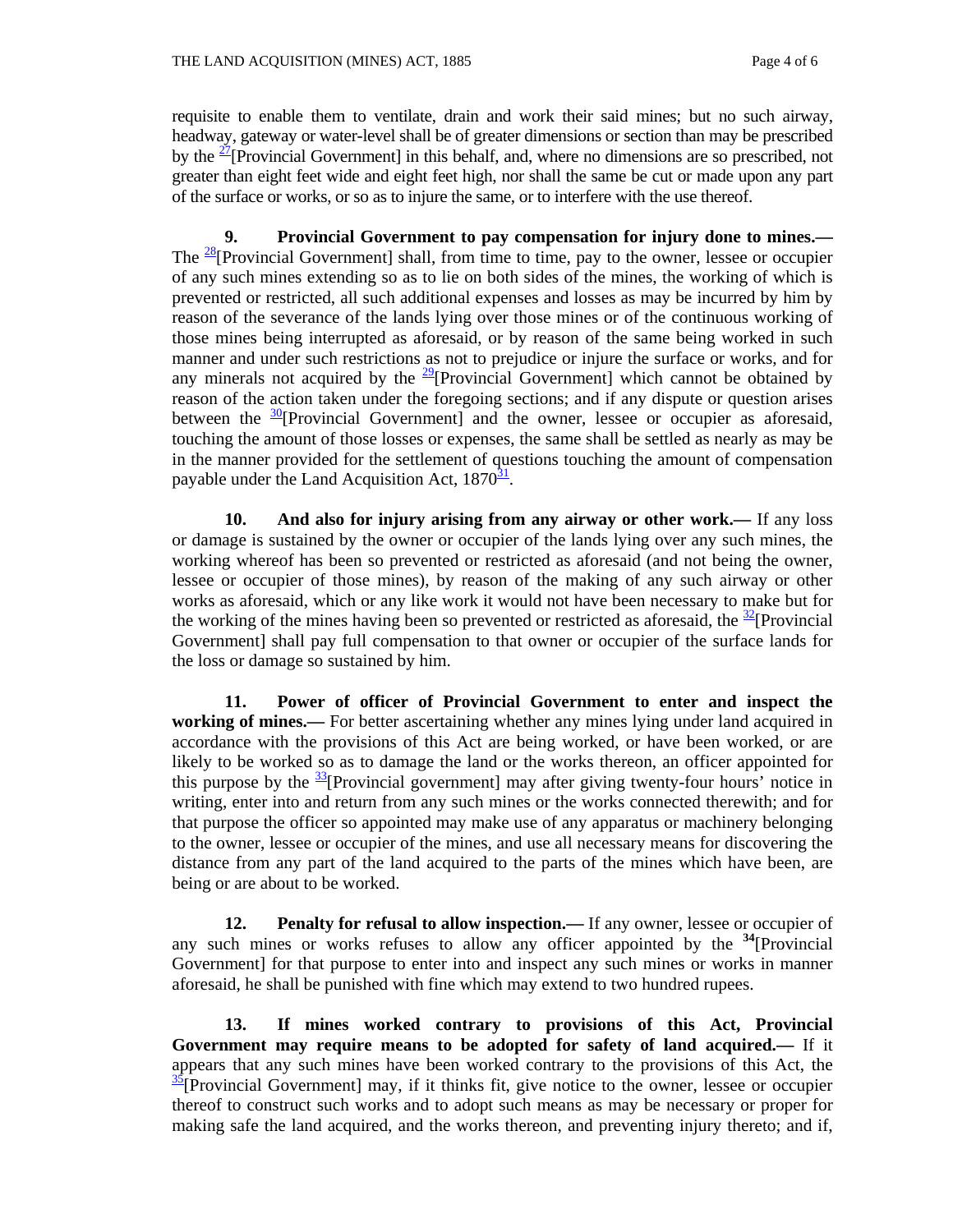after such notice, any such owner, lessee or occupier does not forthwith proceed to construct the works necessary for making safe the land acquired and the works thereon, the 36[Provincial Government] may itself construct the works and recover the expense thereof from the owner, lessee or occupier.

 **14. Construction of Act when land acquired has been transferred to a local authority or company.—** When a statement under section 3 has been made regarding any land, and the land has been acquired by the Government, and has been transferred to, or has vested, by operation of law, in a local authority or company, then sections 4 to 13, both inclusive, shall be read as if for the words "the  $\frac{37}{2}$ [Provincial Government]", wherever they occur in those sections  $\frac{38}{8}$ [except in section 5, sub-section (5), and section 8], the words "the local authority or company, as the case may be, which has acquired the land," were substituted.

<sup>39</sup>**[15. Pending cases.-** \*\*\*\*\*]

- **16. Definition of local authority and company.—** In this Act—
- (a) "local authority" means any municipal committee, district board, body of port commissioners or other authority legally entitled to, or entrusted by the government with the control or management of any municipal or local land; and
- (b) "Company" means a company registered under any of the enactments relating to Companies from time to time in force in  $\frac{40}{x}$ [Pakistan], or formed in pursuance of an Act of Parliament or by Royal Charter or Letters Patent.

 **17. This Act to be read with Land Acquisition Act, 1870.—** This Act shall, for the purposes of all enactments for the time being in force, be read with and taken as part of the Land Acquisition Act,  $1870^{\frac{41}{2}}$ .

\_\_\_\_\_\_\_\_\_\_\_\_\_\_\_\_\_\_\_

 $\overline{a}$ 

<sup>1</sup> For the statement of objects and reasons, *see* Gazette of India, 1885, Pt. V, p. 145; for Report of the Select Committee, *see ibid*., Pt. IV, p. 264; and for Proceedings in Council, *see ibid*., Supplement, pp. 336 and 1520, and *ibid*., Extra. Supplement, dated 14th March, 1885, p. 41.

 $2 \times 2$  X of 1870, subsequently replaced by the Land Acquisition Act, 1894 (I of 1894).

<sup>3</sup> *Ibid.*

 $\frac{4}{3}$  Substituted by the Adaptation of Central Acts and Ordinances Order, 1949 (G.G.O. 4 of 1949). Schedule, for "It extends in the first instance to the territories administered by the Governor of Madras in Council and the Lieutenant-Governor of Bengal".

 $\frac{5}{2}$  Substituted by the Central Laws (Adaptation) Order, 1961 (P.O. 1 of 1961), Article 2 for "East Bengal" (with effect from the 23rd March, 1956).

 $\frac{6}{5}$  Substituted by the Central Laws (Statute Reform) Ordinance, 1960, (XXI of 1960), section 3 and 2nd Schedule, for "any other [Provincial Government]" (with effect from the 14th October, 1955). The words in crotchets were substituted by the Government of India (Adaptation of Indian Laws) Order, 1937, as amended by the Government of India (Adaptation of Indian Laws) Supplementary Order, 1937, for "Local Government".

<sup>&</sup>lt;sup>7</sup> Substituted by Punjab Laws (Adaptation) Order, 1974 (Pb A.O. 1 of 1974).<br><sup>8</sup> The original word "Government" has successively been amended by the Government of India (Adaptation of Indian Laws) Order, 1937, as amended by the Government of India (Adaptation of Indian Laws) Supplementary Order, 1937, and the Central Laws (Adaptation) Order, 1961 (P.O. 1 of 1961), Article 2 (with effect from the 23rd March, 1956), to read as above.

 $\frac{9}{2}$  Substituted by the Government of India (Adaptation of Indian Laws) Order, 1937, as amended by the Government of India (Adaptation of Indian Laws) Supplementary Order, 1937, for "Local Government".